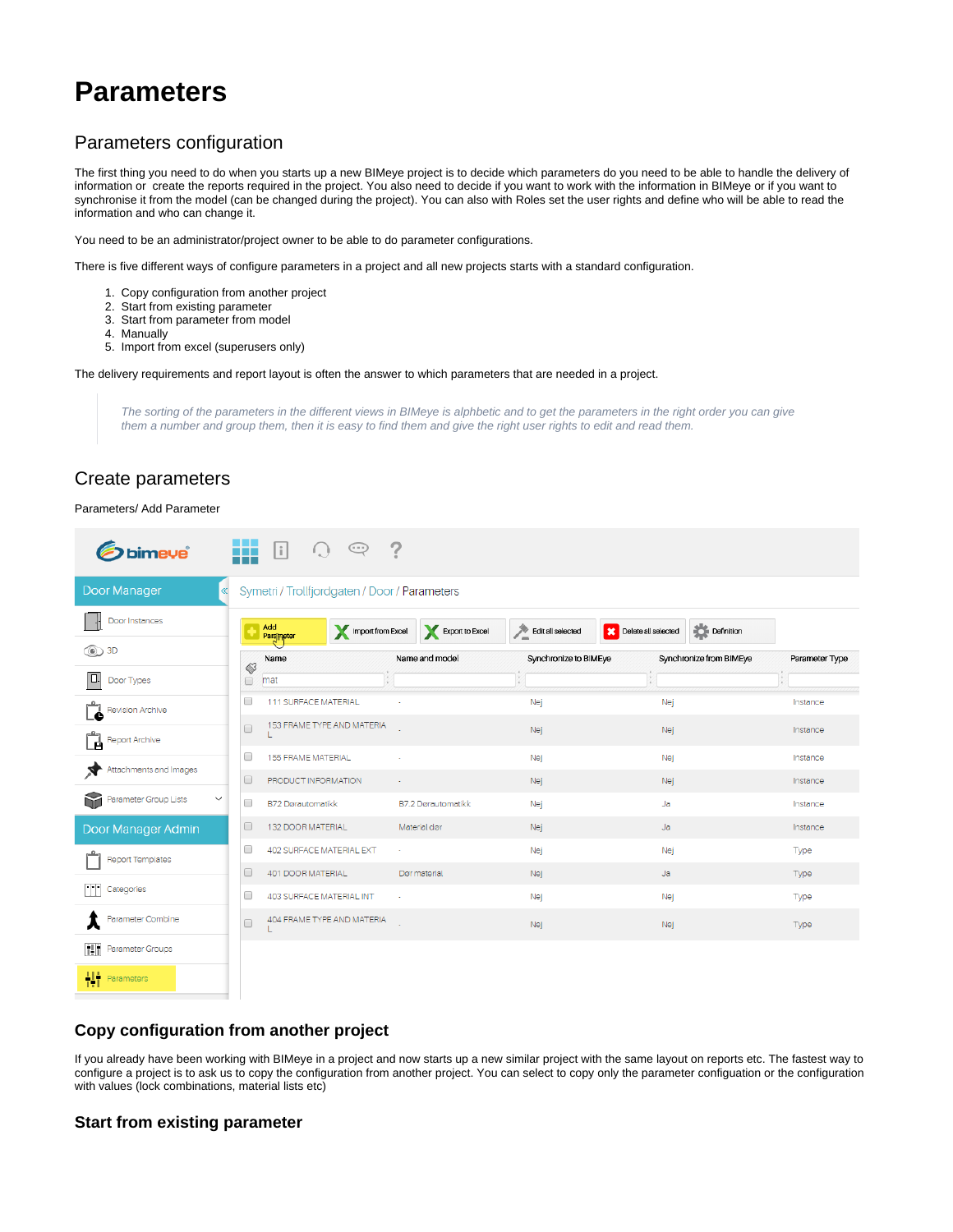The first option you can choose when you are configuring a parameter is "Start from exisiting parameter". From the value list you can select one of the parameters that are already existing in your project as a template for your new parameters all the settings will be the same and you only need to add the Name of the parameter and maybe Name in model if you want to synchronise the values from or to BIMeye/model.

| <b>Add Parameter</b>                      |                                    | $\mathbf x$  |
|-------------------------------------------|------------------------------------|--------------|
| Information<br>Categories                 |                                    |              |
| Start from existing<br>parameter          | Select                             | Q            |
| Start from parameter<br>from model        | Select<br>001 ID                   |              |
| Name $\star$                              | 001 TYPE [m<br>002 REVISION        |              |
| Name in design model *                    | 002 TYPE NAME<br>042 COMPONENT     |              |
| Unique parameter                          | 053 SECTIONS<br>060 CLASSIFICATION |              |
| Various Revit Values *                    | 070 CLASS<br>100 VENTIL AS ION     |              |
| System parameter *                        | <b>No</b>                          |              |
| Can be copied *                           | No<br><b>No</b>                    | v<br>v       |
| Synchronize to BIMeye<br>Synchronize from | <b>No</b>                          | $\mathbf{v}$ |
| BIMeye<br>Read-only                       | <b>No</b>                          | $\mathbf{v}$ |
| Submit & add new<br>Submit                | Cancel                             |              |

#### **Start from parameter from model (Revit users only!)**

If you are using Revit as the Design tool in your project you can use the Export Parameter Info to get a list of all avalible parameters on the categories you are synchronising to BIMeye.

With the Export Parameter Info button you can export all parameters (name and settings) that are connected to your objects in the model and then use that information when you create parameters in BIMeye.

| $\mathbf{\nabla}$<br>回<br>Requirement<br>Room | $\cdot \mathbf{l}$<br>Door<br>Interior<br>$\overline{\phantom{a}}$                     | <b>Export Views</b><br>Asset                                                                                                          | $\boldsymbol{\varnothing}$<br>Revision | Sign in | Goto BIMeve | H<br>About BIMeye |
|-----------------------------------------------|----------------------------------------------------------------------------------------|---------------------------------------------------------------------------------------------------------------------------------------|----------------------------------------|---------|-------------|-------------------|
| <b>Properties</b>                             | Synchronize with BIMeye<br><b>Configure Parameters</b><br><b>Export Parameter Info</b> | ve Client Commands                                                                                                                    |                                        |         | $\times$    |                   |
| Sheet<br>Sheet: Titelsida                     | Open Synchronization Qua                                                               | <b>Export Parameter Info</b><br>Export parameter info to BIMeye, to simplify configuration of<br>Interior Manager parameter mappings. |                                        |         |             |                   |

After you have used Export Parameter Info you can use that information when you create/add new parameters in BIMeye. All parameters name and settings are selectable in the value list on Start from parameter from model option in the configuration. You just need to add Name (If you want to change it), and set the sync direction to from or to BIMeye.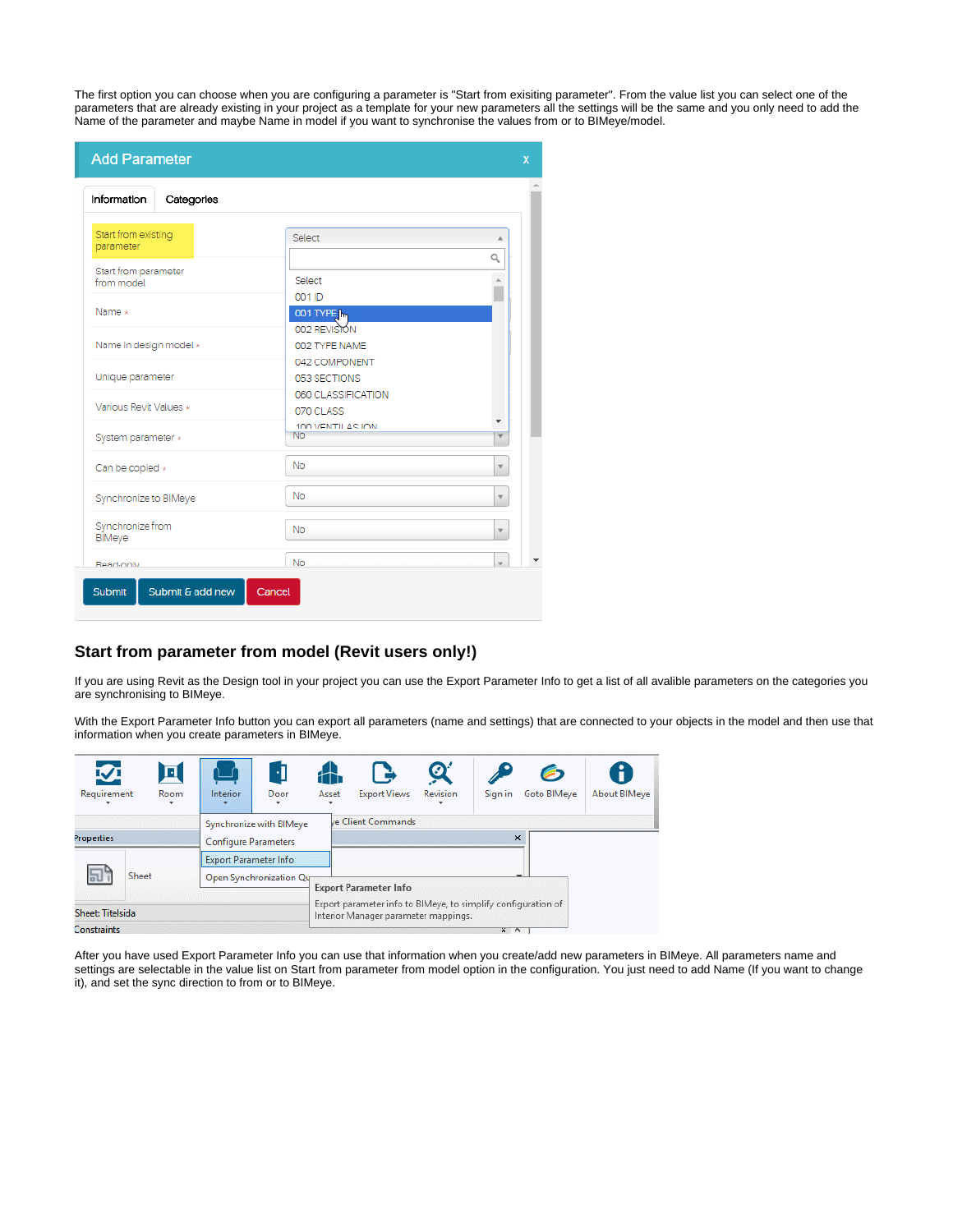| Door Manager                          |                      | <b>DEMO / AR Revit Demo / Door / Parameters</b> |                   |                                  |                                              |                           |
|---------------------------------------|----------------------|-------------------------------------------------|-------------------|----------------------------------|----------------------------------------------|---------------------------|
| Door Instances                        |                      | Add<br>Parameter                                | Import from Excel | <b>Add Rarameter</b>             |                                              | $\boldsymbol{\mathsf{x}}$ |
| <b>t</b>                              |                      | Name                                            | Name and          | Information<br>Categories        |                                              |                           |
| IO.<br>Door Types                     | $\Diamond$<br>□      |                                                 |                   | Start from existing<br>parameter | Select                                       |                           |
| <b>Revision Archive</b>               | $\Box$               | Elevationsvy Bild                               | ElevationIm       | Start from parameter             | Select                                       | $\overline{3}$            |
|                                       | $\Box$               | Planvy Bild                                     | Planimage         | from model                       |                                              | $\alpha$                  |
| Report Archive<br>é                   | $\Box$               | CQ_InstanceGUID                                 | CQ_Instanc        | Name $\star$                     | Family Name                                  | $\blacktriangle$          |
| Attachments and Images                | $\Box$               | Revit_guid                                      | <b>Revit GUID</b> | Name in design model *           | Family Name - Type<br>Family and Type        |                           |
| Parameter Group Lists<br>$\checkmark$ | $\Box$               | Namn                                            | <b>Type Name</b>  | Unique parameter                 | Finish                                       |                           |
| Door Manager Admin                    | $\Box$               | Ingår i rapport                                 |                   | Various Revit Values *           | Fire Rating - Type<br>Frame Depth            |                           |
|                                       | $\Box$               | Våningsplan                                     | Level             | System parameter *               | Frame Height - Type<br><b>Frame Material</b> |                           |
| <b>Report Templates</b>               | $\qquad \qquad \Box$ | 0311 Hangning                                   | NTI_DoorS\        | Can be copied $\star$            | Frame Thickness - Type                       |                           |
| m<br>Categories                       | $\Box$               | 0520 Karmyttermått höjd                         | Height            | Synchronize to BIMeye            | <b>No</b>                                    |                           |
| Parameter Combine                     | $\Box$               | 0510 Karmyttermått bredd                        | Width             | Synchronize from                 | <b>No</b>                                    | $\mathbf{v}$              |
| ĦĦ<br>Parameter Groups                |                      | 1772 Glaskrossensor                             |                   | <b>BIMeye</b>                    |                                              |                           |
|                                       |                      |                                                 |                   | Read-only                        | <b>No</b>                                    | $\forall$                 |

## **Manually**

| Name                                                    | <b>Add Parameter</b><br>X                                             |
|---------------------------------------------------------|-----------------------------------------------------------------------|
| Name of the parameter in BIMeye.                        |                                                                       |
| If you change the                                       | Information<br>Categories                                             |
| name in BIMeye<br>you also need to<br>check your report | Start from existing<br>Select<br>$\overline{\mathbf{v}}$<br>parameter |
| template!                                               | Start from parameter<br>Select<br>$\mathbf{v}$<br>from model          |
|                                                         | Name in BIMeye<br>Name $*$                                            |
|                                                         | Name in design model *<br>٠                                           |
|                                                         | Unique parameter                                                      |
|                                                         | <b>No</b><br>Various Revit Values *<br>$\mathbf{v}$                   |
|                                                         | <b>No</b><br>System parameter *<br>$\mathbf{v}$                       |
|                                                         | <b>No</b><br>Can be copied *<br>$\mathbf{v}$                          |
|                                                         | No<br>Synchronize to BIMeye<br>$\mathbf{v}$                           |
|                                                         | Synchronize from<br><b>No</b><br>$\mathbf v$<br>BiMeye                |
|                                                         | $\overline{\mathbf{v}}$<br><b>No</b><br>$\mathbf{v}$<br>Read-only     |
|                                                         | Submit & add new<br>Submit<br>Cancel                                  |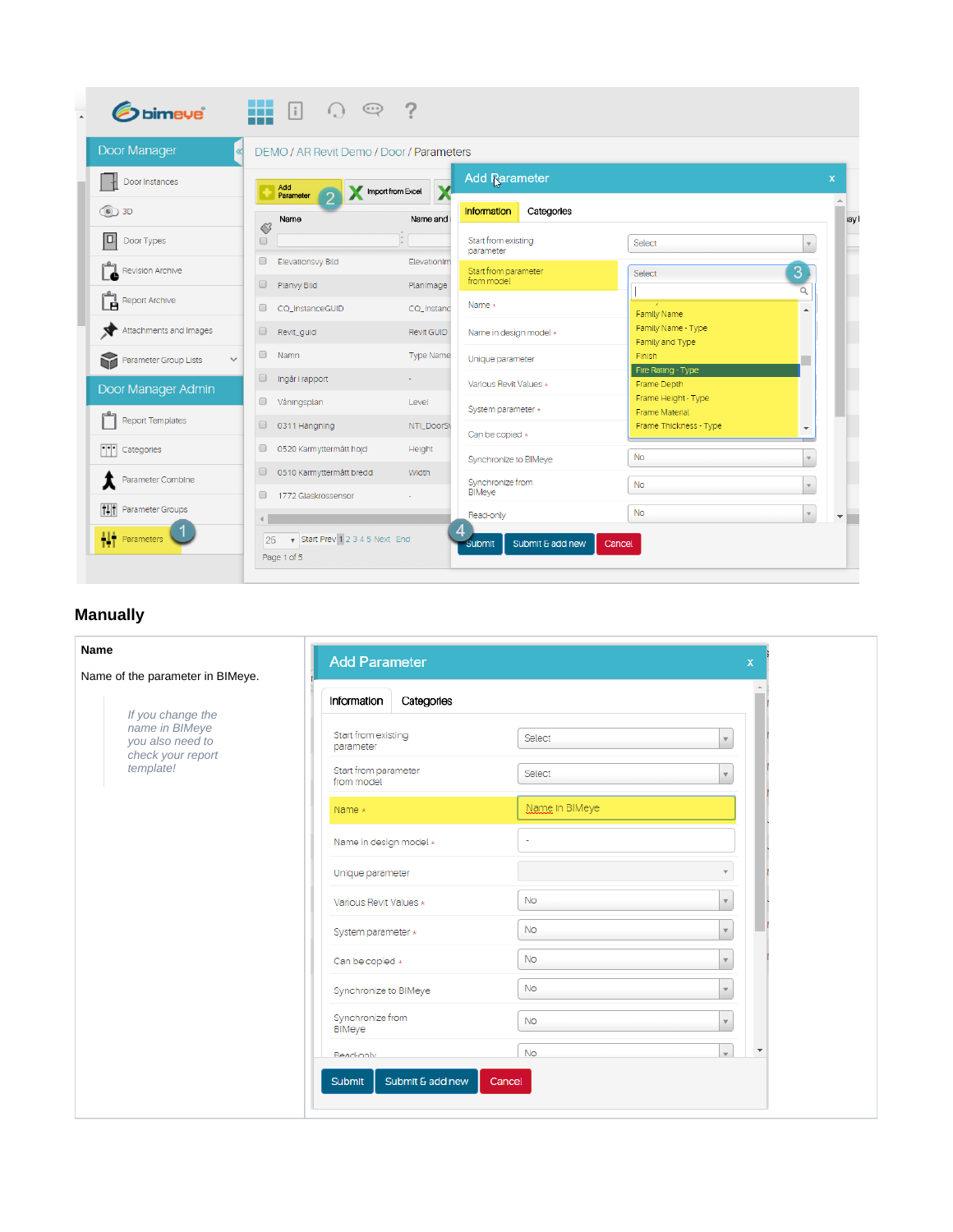| Name in Model, here you define the<br>name of the parameter inside your model<br>that you wish to synchronise information<br>to or from the model/ BIMeye.<br><b>ARCHICAD</b><br>parameter<br>Revit<br><b>SimpleBIM</b><br>Name $\star$ | <b>Add Parameter</b><br>Information<br>Categories<br>Start from existing<br>Start from parameter<br>from model | Select<br>Select |                         |
|-----------------------------------------------------------------------------------------------------------------------------------------------------------------------------------------------------------------------------------------|----------------------------------------------------------------------------------------------------------------|------------------|-------------------------|
|                                                                                                                                                                                                                                         |                                                                                                                |                  |                         |
|                                                                                                                                                                                                                                         |                                                                                                                |                  |                         |
|                                                                                                                                                                                                                                         |                                                                                                                |                  | $\mathbf{v}$            |
|                                                                                                                                                                                                                                         |                                                                                                                |                  |                         |
|                                                                                                                                                                                                                                         |                                                                                                                | Name In BIMeye   |                         |
|                                                                                                                                                                                                                                         | Name in design model *                                                                                         | Comments         |                         |
|                                                                                                                                                                                                                                         | Unique parameter                                                                                               |                  |                         |
|                                                                                                                                                                                                                                         | Various Revit Values *                                                                                         | No               | $\overline{\mathbf{v}}$ |
|                                                                                                                                                                                                                                         | System parameter *                                                                                             | No               | $\mathbf{v}$            |
|                                                                                                                                                                                                                                         | Can be copied *                                                                                                | No               | $\mathbf{v}$            |
|                                                                                                                                                                                                                                         | Synchronize to BIMeye                                                                                          | <b>No</b>        | $\mathbf v$             |
| BIMeye                                                                                                                                                                                                                                  | Synchronize from                                                                                               | <b>No</b>        | $\mathbf{v}$            |
| Read-only                                                                                                                                                                                                                               |                                                                                                                | No               | ÷<br>$\mathbf{v}$       |
| Unique parameter                                                                                                                                                                                                                        |                                                                                                                |                  |                         |
| Only one unique parameter should exist<br>in the project and that is the system<br>parameter CQInstanceGUID.                                                                                                                            | Parameter: CQ_InstanceGUID<br>Information<br>Categories<br>Groups                                              | Value            | $\mathsf X$             |
| Name $\star$                                                                                                                                                                                                                            |                                                                                                                | CQ_InstanceGUID  |                         |
|                                                                                                                                                                                                                                         | Name in design model *                                                                                         | CQ_InstanceGUID  |                         |
|                                                                                                                                                                                                                                         | Unique parameter                                                                                               | Yes              |                         |
|                                                                                                                                                                                                                                         | Various Revit Values *                                                                                         | <b>No</b>        |                         |
|                                                                                                                                                                                                                                         | System parameter *                                                                                             | Yes              | $\mathbf v$             |
|                                                                                                                                                                                                                                         | Can be copied $\star$                                                                                          | <b>No</b>        | $\mathbf v$             |
|                                                                                                                                                                                                                                         | Synchronize to BIMeye                                                                                          | Yes              | $\mathbf{v}$            |
| <b>BIMeye</b>                                                                                                                                                                                                                           | Synchronize from                                                                                               | Yes              | $\mathbf v$             |
|                                                                                                                                                                                                                                         | Read-only                                                                                                      | <b>No</b>        | $\mathbf v$             |
|                                                                                                                                                                                                                                         | Parameter type                                                                                                 | Instance         |                         |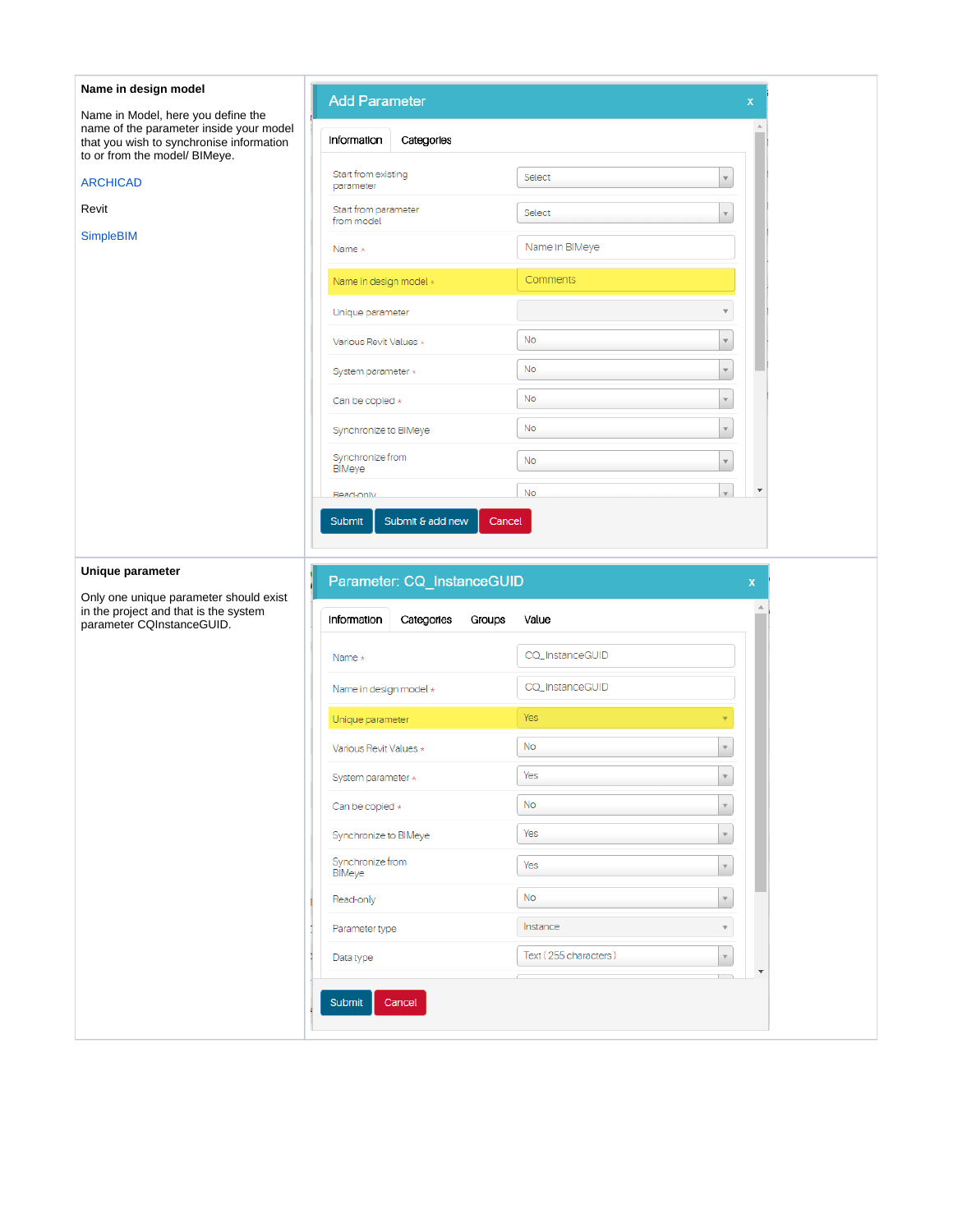| <b>Various Revit Values</b>                                                                                                     | <b>Add Parameter</b>               |                | X                                        |  |
|---------------------------------------------------------------------------------------------------------------------------------|------------------------------------|----------------|------------------------------------------|--|
| Some parameters in Revit are displayed<br>in one format in Revit but are exported                                               |                                    |                |                                          |  |
| as another one to BIMeye. Example is<br>Functions on Doors (Interior/Exterior) is                                               | Information<br>Categories          |                |                                          |  |
| exported as 0/1. If you select Yes on this<br>setting you can use the mapping on the<br>Parameters Value tab to translate these | Start from existing<br>parameter   | Select         | $\mathbf{v}$                             |  |
| numbers to values.                                                                                                              | Start from parameter<br>from model | Select         |                                          |  |
| Only working for<br>translating some                                                                                            | Name *                             | Name In BIMeye |                                          |  |
| specific Revit<br>parameters like                                                                                               | Name in design model *             | Comments       |                                          |  |
| Function,<br><b>Structural Usage</b>                                                                                            | Unique parameter                   |                |                                          |  |
| etc.                                                                                                                            | Various Revit Values *             | No             | Q                                        |  |
|                                                                                                                                 | System parameter *                 | <b>No</b>      |                                          |  |
|                                                                                                                                 | Can be copied *                    | Yes            |                                          |  |
|                                                                                                                                 | Synchronize to BIMeye              | No             | $\mathbf{v}$                             |  |
|                                                                                                                                 | Synchronize from<br>BIMeye         | No             | $\mathbf v$                              |  |
|                                                                                                                                 | Read-only                          | <b>No</b>      | $\overline{\phantom{a}}$<br>$\mathbf{v}$ |  |
|                                                                                                                                 | Submit & add new<br>Submit         | Cancel         |                                          |  |
| <b>System parameter</b>                                                                                                         | <b>Add Parameter</b>               |                | $\mathsf{x}$                             |  |
| If you select yes the parameter is locked<br>in the parameter view to prevent them<br>from being deleted from the project. All  | Information<br>Categories          |                |                                          |  |
| defalult systemparameters are needed<br>for BIMeye to work correctly. Some of<br>them are editable but please check with        | Start from existing<br>parameter   | Select         |                                          |  |
| the BIMeye support team before you do<br>changes on a Systemparameter!                                                          | Start from parameter<br>from model | Select         |                                          |  |
|                                                                                                                                 | Name $*$                           | Name In BIMeye |                                          |  |
|                                                                                                                                 | Name in design model *             | Comments       |                                          |  |
|                                                                                                                                 | Unique parameter                   |                | ۳                                        |  |
|                                                                                                                                 | Various Revit Values *             | No.            | $\overline{\mathbf{v}}$                  |  |
|                                                                                                                                 | System parameter *                 | <b>No</b>      |                                          |  |
|                                                                                                                                 | Can be copied *                    | No             | Q                                        |  |
|                                                                                                                                 | Synchronize to BIMeye              | <b>Yes</b>     |                                          |  |
|                                                                                                                                 | Synchronize from<br>BIMeye         | No             |                                          |  |
|                                                                                                                                 | Read-only                          | No             | $\overline{\phantom{a}}$                 |  |

Cancel

Submit

Submit & add new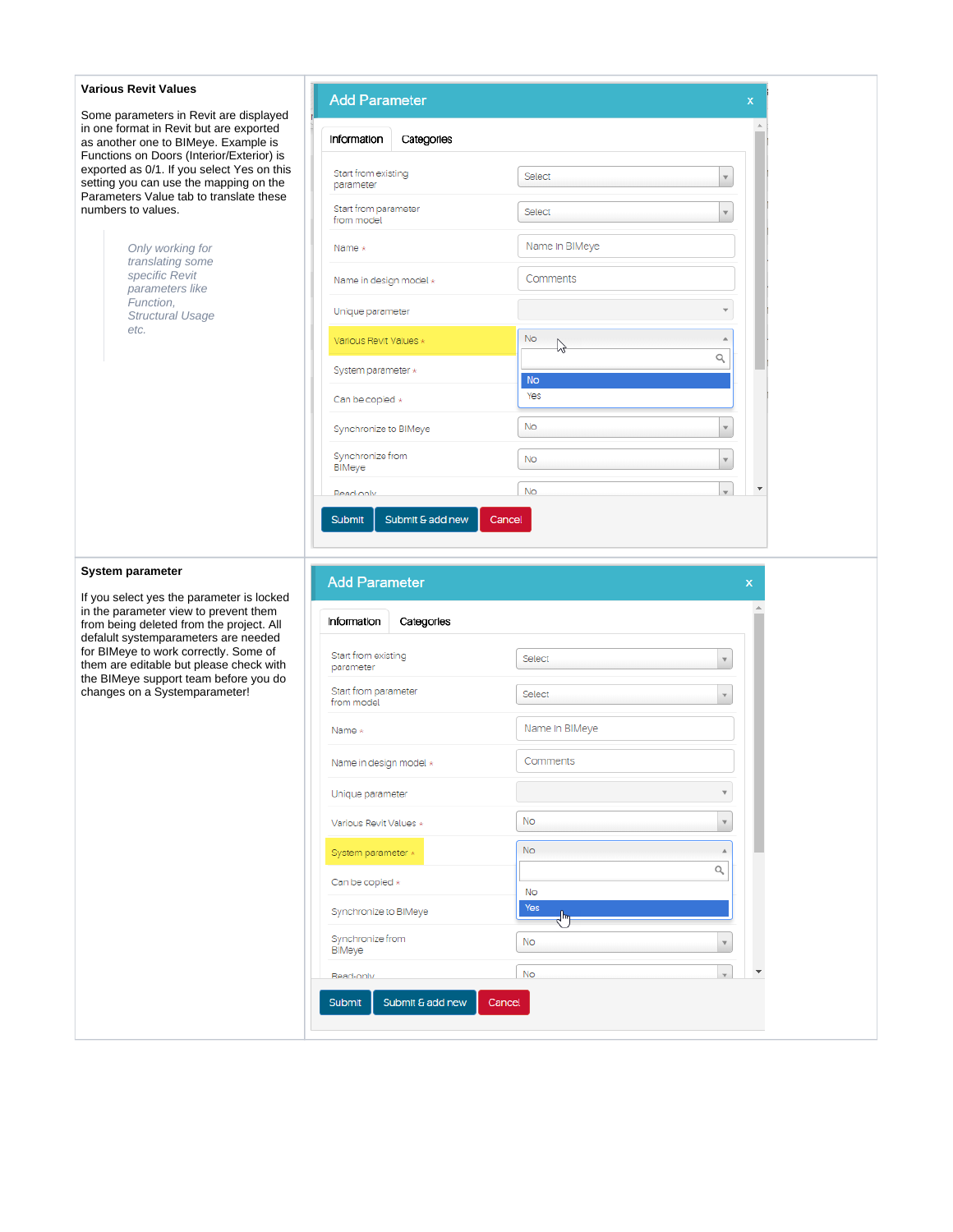| Can be copied                                                                                                | <b>Add Parameter</b>       |                       | X.           |
|--------------------------------------------------------------------------------------------------------------|----------------------------|-----------------------|--------------|
| Yes, allows the value to be copied with<br>the Copy function from one room to                                | Unique parameter           |                       | ۸            |
| another.<br>No, the value can not be copied.                                                                 | Various Revit Values *     | No                    |              |
|                                                                                                              | System parameter *         | No                    |              |
|                                                                                                              | Can be copied *            | <b>No</b><br>hš       |              |
|                                                                                                              | Synchronize to BIMeye      | No                    | Q            |
|                                                                                                              | Synchronize from<br>BIMeye | Yes                   |              |
|                                                                                                              | Read-only                  | No                    |              |
|                                                                                                              | Parameter type             | Instance              |              |
|                                                                                                              | Data type                  | Text (255 characters) |              |
|                                                                                                              | Create in model            | No                    |              |
|                                                                                                              |                            |                       |              |
|                                                                                                              | <b>Custom Tooltip</b>      |                       |              |
|                                                                                                              |                            |                       |              |
|                                                                                                              | Submit & add new<br>Submit | Cancel                |              |
|                                                                                                              |                            |                       |              |
| <b>Synchronise to BIMeye</b>                                                                                 | <b>Add Parameter</b>       |                       | $\mathsf{x}$ |
| If you select Yes you also need to add<br>the Name of the parameter in your<br>Design model that you want to | Unique parameter           |                       |              |
| synchronise values from. If you select No<br>the value will not be synchronised from                         | Various Revit Values *     | No                    |              |
| the model.                                                                                                   | System parameter *         | No                    | v            |
| A parameter that                                                                                             | Can be copied *            | No                    |              |
| are synchronising<br>the values from<br>the Design model                                                     | Synchronize to BIMeye      | <b>No</b>             |              |
| to BIMeye is<br>automatically                                                                                | Synchronize from<br>BIMeye | <b>No</b>             | Q            |
| getting the value<br>Yes on the setting                                                                      | Read-only                  | Yes<br>յհդ            |              |
| Read-only. To<br>prevent users                                                                               | Parameter type             | Instance              |              |
| from changing the<br>values in <b>BIMeye</b><br>and then be                                                  | Data type                  | Text (255 characters) |              |
| overwritten the<br>next time they                                                                            | Create in model            | No                    |              |
| synchronize the<br>modell.                                                                                   |                            |                       |              |
|                                                                                                              | <b>Custom Tooltip</b>      |                       |              |
|                                                                                                              |                            |                       |              |
| Note! Only one<br>sychronisation                                                                             | Submit<br>Submit & add new | Cancel                |              |
| direction from or<br>to BIMeye is                                                                            |                            |                       |              |
| recommended!                                                                                                 |                            |                       |              |
|                                                                                                              |                            |                       |              |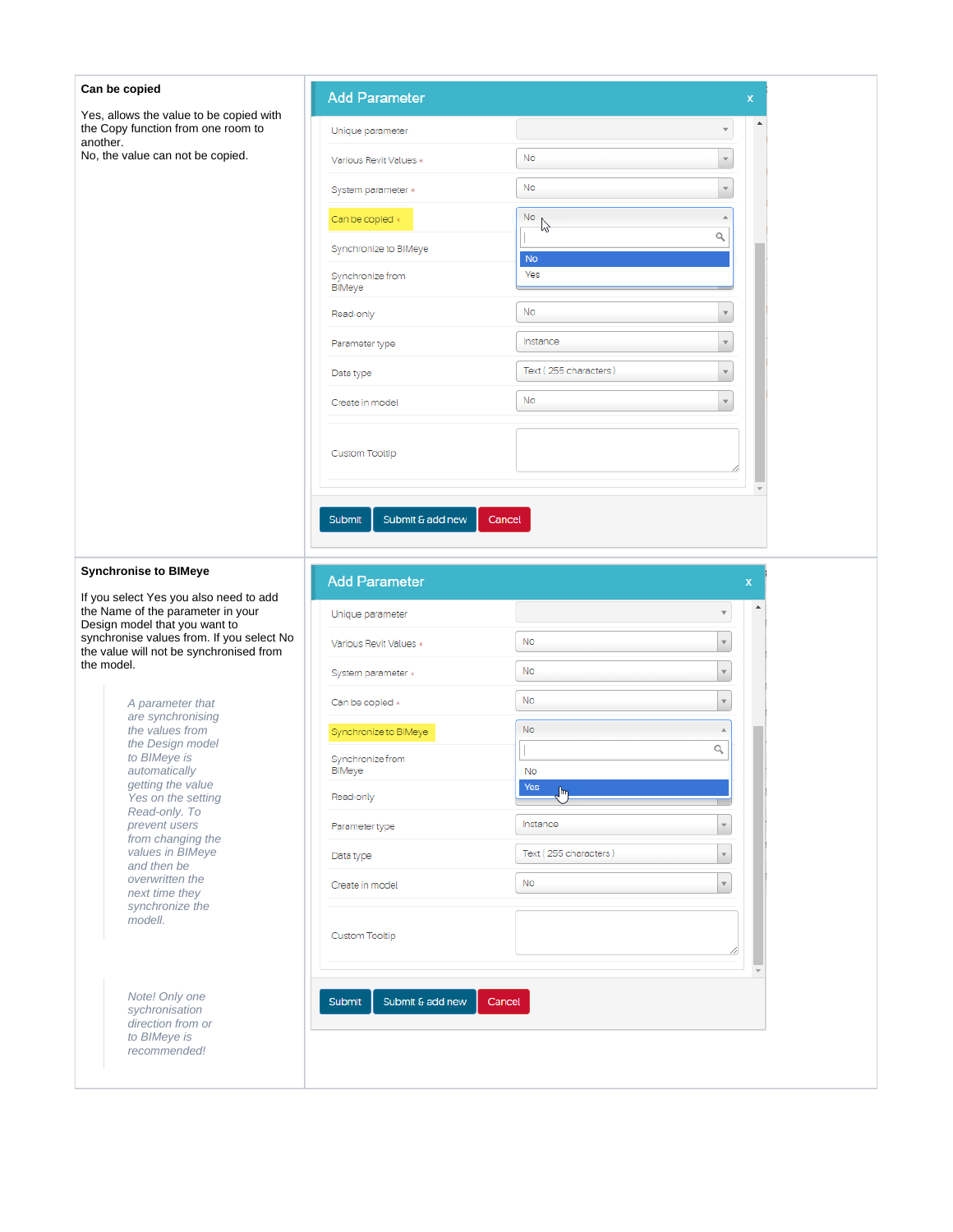| <b>Synchronise from BIMeye</b>                                                                                                 | <b>Add Parameter</b>                 |                       |                         | x                  |
|--------------------------------------------------------------------------------------------------------------------------------|--------------------------------------|-----------------------|-------------------------|--------------------|
| If you select Yes you also need to add<br>the Name of the parameter in your<br>Design model that you want to                   | Unique parameter                     |                       | $\overline{\mathbf{v}}$ |                    |
| synchronize values to. If you select No<br>the values will not be synchronized to the                                          | Various Revit Values *               | No                    | $\mathbf v$             |                    |
| model.                                                                                                                         | System parameter *                   | <b>No</b>             | $\mathbf{v}$            |                    |
|                                                                                                                                | Can be copied *                      | No                    | $\mathbf v$             |                    |
|                                                                                                                                | Synchronize to BIMeye                | <b>No</b>             | $\mathbf{v}$            |                    |
|                                                                                                                                | Synchronize from<br>BIMeye           | <b>No</b><br>12       | Q                       |                    |
|                                                                                                                                | Read-only                            | No                    |                         |                    |
|                                                                                                                                | Parameter type                       | Yes                   |                         |                    |
|                                                                                                                                | Data type                            | Text (255 characters) | $\overline{\mathbf{v}}$ |                    |
|                                                                                                                                | Create in model                      | No                    |                         |                    |
|                                                                                                                                | Custom Tooltip                       |                       |                         |                    |
|                                                                                                                                | Submit & add new<br>Submit<br>Cancel |                       |                         |                    |
|                                                                                                                                |                                      |                       |                         |                    |
| Read-only                                                                                                                      | <b>Add Parameter</b>                 |                       |                         | $\pmb{\mathsf{x}}$ |
| A parameter that are synchronising the<br>values from the Design modell to BIMeye                                              | Unique parameter                     |                       |                         |                    |
| is automatically getting the value Yes on<br>the setting Read-only. To prevent users<br>from changing the values in BIMeye and | Various Revit Values *               | No                    |                         |                    |
| then be overwritten the next time they<br>synchronise the modell.                                                              | System parameter *                   | <b>No</b>             | $\mathbf{v}$            |                    |
|                                                                                                                                | Can be copied *                      | <b>No</b>             |                         |                    |
|                                                                                                                                | Synchronize to BIMeye                | No                    |                         |                    |
|                                                                                                                                | Synchronize from<br>BIMeye           | No                    |                         |                    |
|                                                                                                                                | Read-only                            | <b>No</b>             |                         |                    |
|                                                                                                                                | Parameter type                       | 12                    | Q                       |                    |
|                                                                                                                                | Data type                            | <b>No</b><br>Yes      |                         |                    |
|                                                                                                                                | Create in model                      | No.                   |                         |                    |
|                                                                                                                                | Custom Tooltip                       |                       |                         |                    |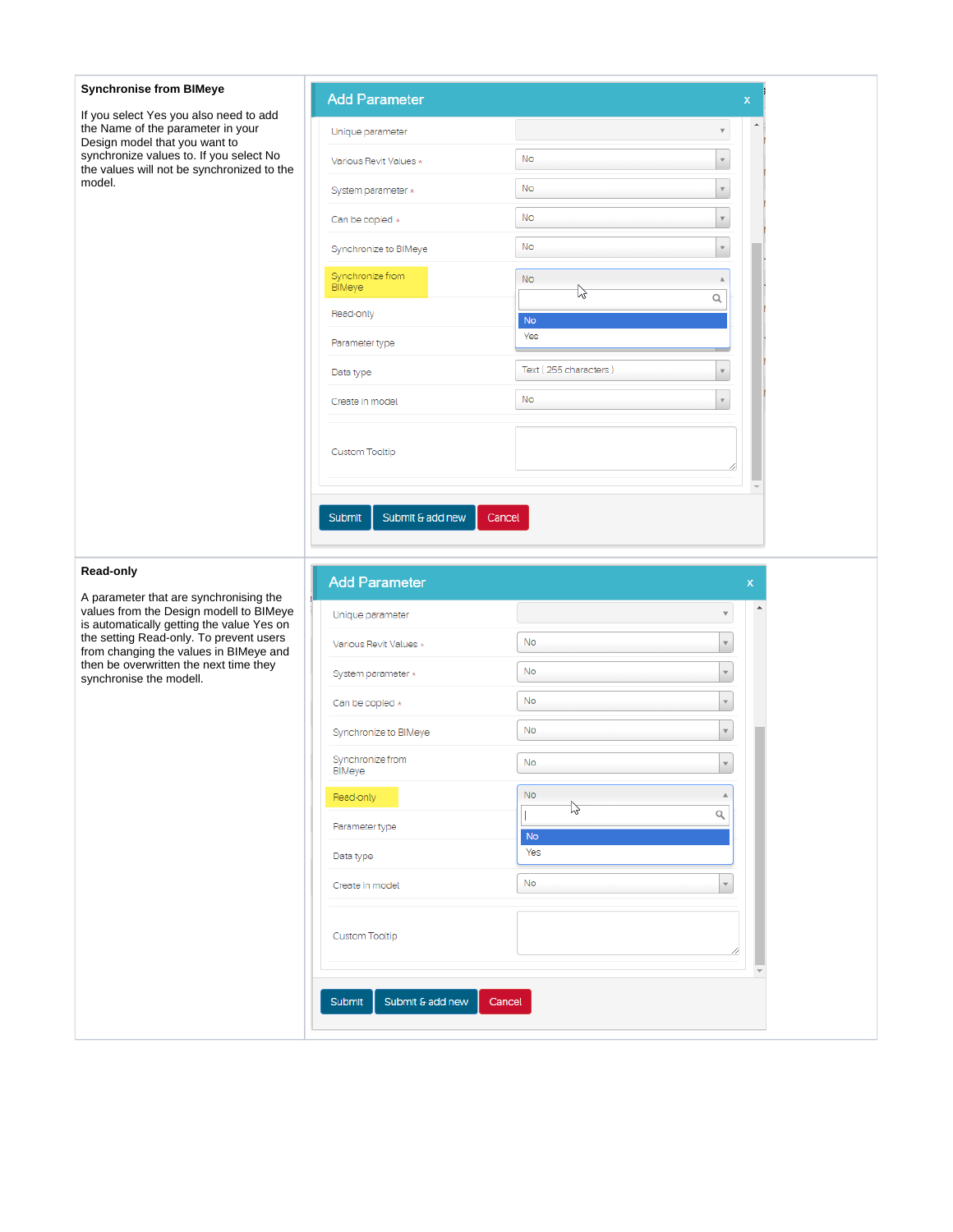| Parameter type                                                                                                                  | <b>Add Parameter</b>       | x                                                      |
|---------------------------------------------------------------------------------------------------------------------------------|----------------------------|--------------------------------------------------------|
| Instance- most common, use this if you<br>want to add a parameter on a object                                                   | Unique parameter           |                                                        |
| Type- in Revit you also have type<br>parameters, use this to create a type                                                      | Various Revit Values *     | No<br>$\mathbf{v}$                                     |
| parameter on a object                                                                                                           | System parameter *         | No                                                     |
| Room- use this to create parameters on<br>the objects getting their values from the<br>room the object is hosted in. (Room/Zone | Can be copied *            | No<br>$\mathbf{v}$                                     |
| /Space number-name)                                                                                                             | Synchronize to BIMeye      | No<br>$\overline{\mathbf{v}}$                          |
| Project information- use this to get<br>values fromm the project information                                                    | Synchronize from<br>BIMeye | No                                                     |
| synced to parameters on your object.<br>(Project Name, Project Status etc.)                                                     | Read-only                  | No                                                     |
| From Room- to synchronise infromation<br>from the room the door goes from. (from                                                | Parameter type             | Instance<br>Q                                          |
| Room/Zone/Space number-name)                                                                                                    | Data type                  | Instance                                               |
| To Room- to synchronise infromation<br>from the room the door goes to. (to Room<br>/Zone/Space number-name)                     | Create in model            | لسرك<br>Type<br>Room                                   |
|                                                                                                                                 | <b>Custom Tooltip</b>      | Project Information<br>Object Information<br>From Room |
|                                                                                                                                 |                            | To Room                                                |
| Data type                                                                                                                       | <b>Add Parameter</b>       | X                                                      |
| Text (255 characters) - parameter with a<br>value list                                                                          | Unique parameter           |                                                        |
| Text - Multiline text field                                                                                                     | Various Revit Values *     | No                                                     |
| Integer                                                                                                                         | System parameter *         | No<br>$\overline{\mathbf{v}}$                          |
| Number                                                                                                                          | Can be copied *            | No                                                     |
| Length                                                                                                                          | Synchronize to BIMeye      | No                                                     |
| Yes/No- Creates a parameter with yes<br>/no values in BIMeye and checkbox in<br>Revit                                           | Synchronize from<br>BIMeye | No                                                     |
| Image- Use this to create a parameter on<br>the Image tab                                                                       | Read-only                  | No<br>$\overline{\mathbf{v}}$                          |
| Attachments- Use this to create a                                                                                               | Parameter type             | Instance<br>v                                          |
| parameter for uploading documents on<br>the Attachment tab.                                                                     | Data type                  | Text (255 characters)                                  |
|                                                                                                                                 | Create in model            | Q<br>Text (255 characters)                             |
|                                                                                                                                 | <b>Custom Tooltip</b>      | Text<br>Integer<br>Number<br>Length                    |
|                                                                                                                                 | Submit<br>Submit & add new | Yes/No<br>Image<br>Cance<br>Attachments                |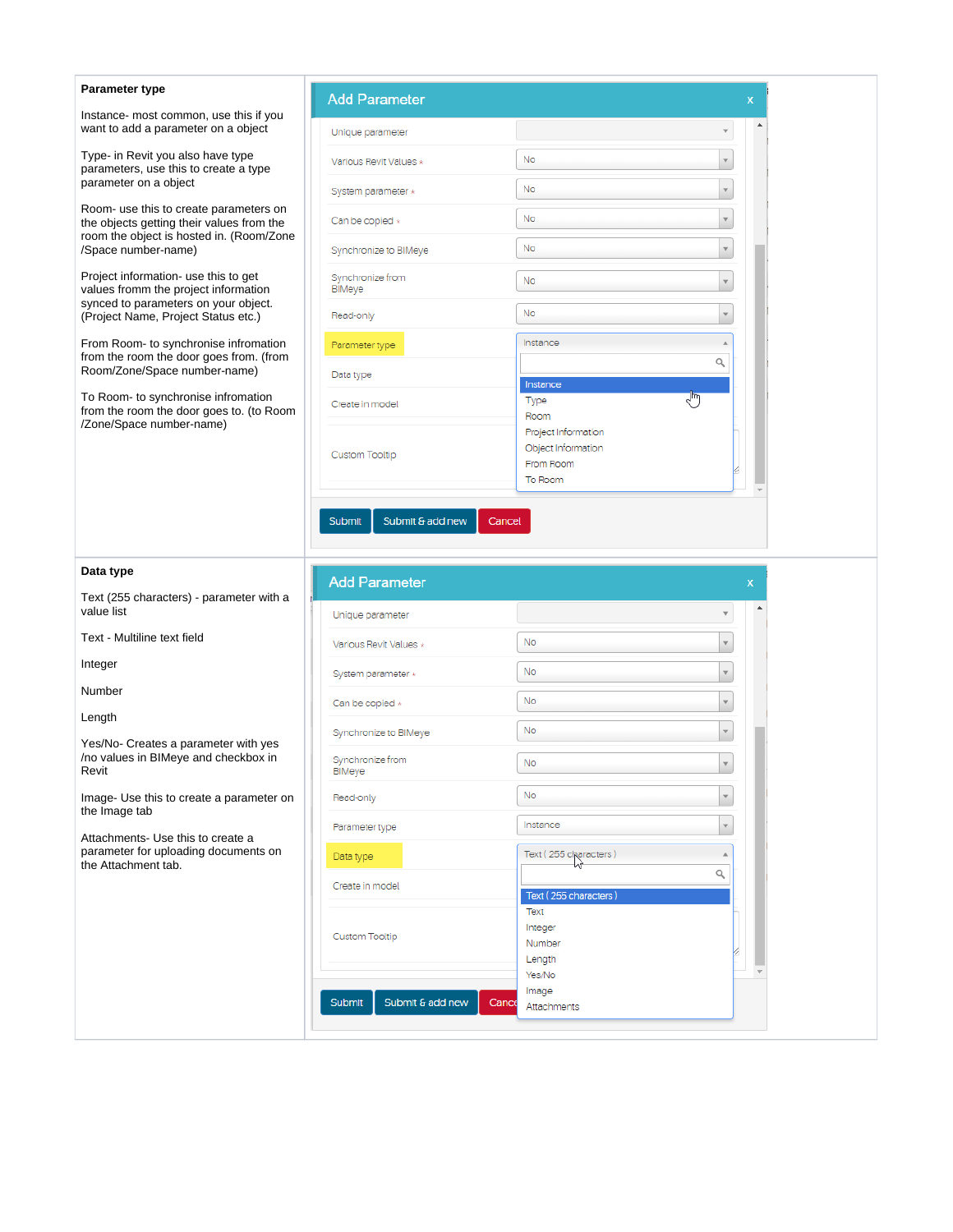| Create in model                                                                                                              | <b>Add Parameter</b>       |                          | x                         |  |
|------------------------------------------------------------------------------------------------------------------------------|----------------------------|--------------------------|---------------------------|--|
| Used this to create parameters in your<br>design model. In your design tool to use<br>the Full dialog support sync or select | Unique parameter           |                          |                           |  |
| Configure parameters option in the<br>Desktop Client Read more here.                                                         | Various Revit Values *     | No                       | $\mathbf v$               |  |
|                                                                                                                              | System parameter *         | <b>No</b>                | $\mathbf{v}$              |  |
|                                                                                                                              | Can be copied $*$          | No                       |                           |  |
|                                                                                                                              | Synchronize to BIMeye      | No                       | $\mathbf v$               |  |
|                                                                                                                              | Synchronize from<br>BIMeye | No                       | $\mathbf v$               |  |
|                                                                                                                              | Read-only                  | No                       | $\mathbf v$               |  |
|                                                                                                                              | Parameter type             | Instance                 | $\mathbf{v}$              |  |
|                                                                                                                              | Data type                  | Text (255 characters)    | $\mathbf{v}$              |  |
|                                                                                                                              | Create in model            | <b>No</b>                | A                         |  |
|                                                                                                                              |                            | $\overline{\phantom{a}}$ | Q                         |  |
|                                                                                                                              | Custom Tooltip             | <b>No</b><br>Yes<br>յհ   |                           |  |
|                                                                                                                              |                            |                          |                           |  |
|                                                                                                                              | Submit & add new<br>Submit |                          |                           |  |
| <b>Custom Tooltip</b>                                                                                                        | <b>Add Parameter</b>       |                          | $\mathbf{x}$              |  |
| Create your own tooltip with useful tips<br>for the users that appears when you                                              | Unique parameter           |                          | ▲                         |  |
| hover over the parameternames in the<br>different views in BIMeye                                                            | Various Revit Values *     | No                       | $\forall$                 |  |
|                                                                                                                              | System parameter *         | <b>No</b>                | $\mathbf{v}$              |  |
|                                                                                                                              | Can be copied *            | <b>No</b>                | ۷                         |  |
|                                                                                                                              | Synchronize to BIMeye      | <b>No</b>                | $\overline{\mathbf{v}}$   |  |
|                                                                                                                              | Synchronize from<br>BIMeye | No                       | $\boldsymbol{\mathrm{v}}$ |  |
|                                                                                                                              | Read-only                  | No.                      | $\overline{\mathbf{v}}$   |  |
|                                                                                                                              | Parameter type             | Instance                 |                           |  |
|                                                                                                                              | Data type                  | Text (255 characters)    | ۷                         |  |
|                                                                                                                              | Create in model            | <b>No</b>                |                           |  |
|                                                                                                                              | Custom Tooltip             | Add a tootip!            |                           |  |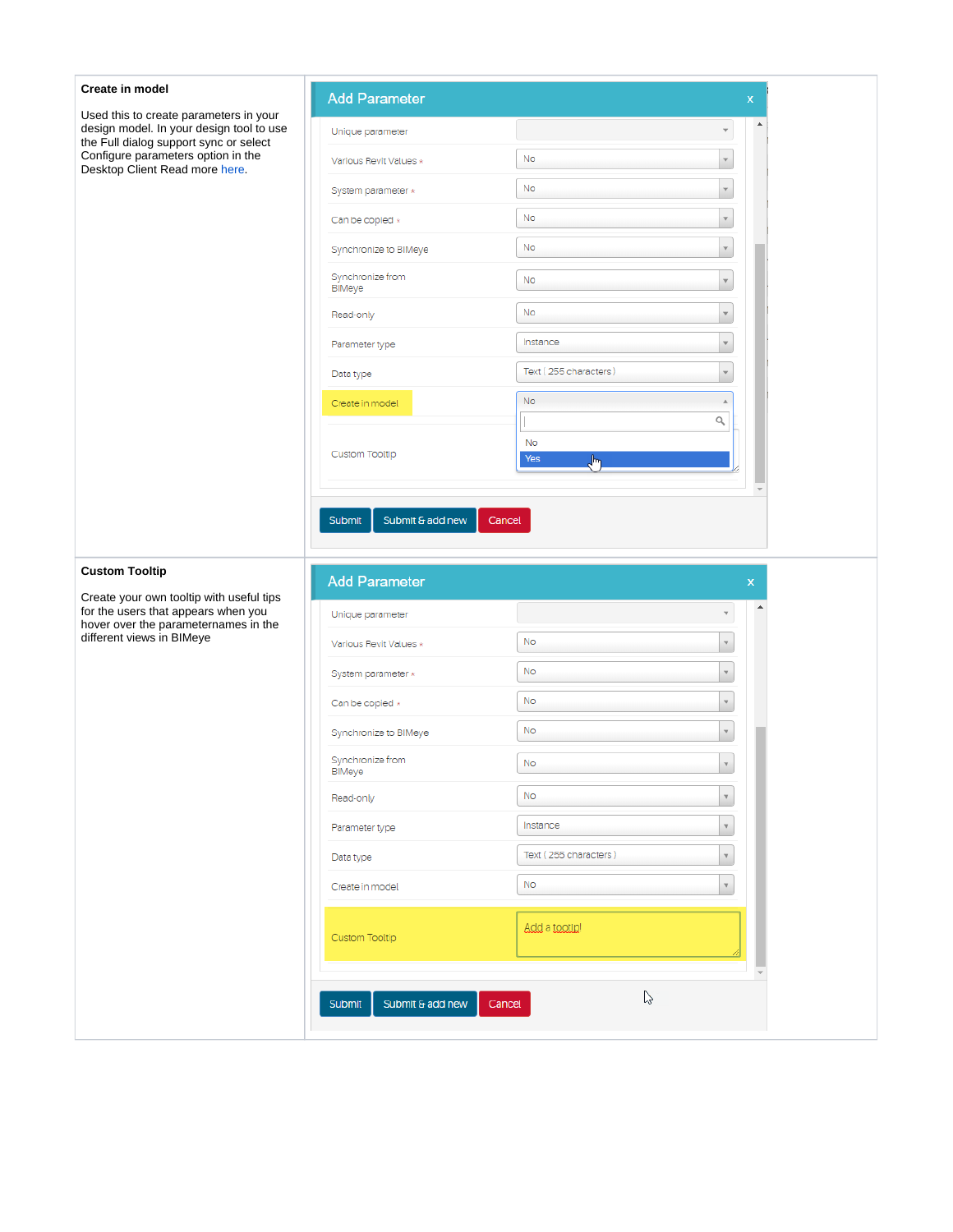| <b>Categories</b><br>On the Categories tab you can select if                                                                  | Parameter: Hook At Start                           | $\mathsf{x}$             |
|-------------------------------------------------------------------------------------------------------------------------------|----------------------------------------------------|--------------------------|
| the parameter should be activated/visible<br>on all categories that is synchronized to<br>the database or select one or more. | Information<br>Categories<br>Value<br>Groups       |                          |
|                                                                                                                               | <b>Floors</b>                                      | $\Box$                   |
| Don't forget to<br>check the                                                                                                  | Levels                                             | $\Box$                   |
| systemparameters,<br>CQ_InstanceGUID                                                                                          | Rebar Shape                                        | $\Box$                   |
| and the parameter<br>that your project<br>use for defining                                                                    | Rooms                                              | $\Box$                   |
| thel levels must be<br>checked for all<br>categories you are                                                                  | <b>Structural Rebar</b>                            | $\overline{\mathcal{L}}$ |
| synchronizing.                                                                                                                | Walls                                              | $\Box$                   |
|                                                                                                                               | Select all                                         | $\Box$                   |
|                                                                                                                               |                                                    |                          |
|                                                                                                                               | Submit<br>Cancel                                   |                          |
| Parameter groups                                                                                                              |                                                    |                          |
| On the Groups tab you can select which<br>parameter group a parameter should be                                               | Parameter: 502 DESCRIPTIONS                        | $\mathsf X$              |
| a part of.                                                                                                                    | Information<br>Categories<br>Groups<br>Value       |                          |
| Parameter groups<br>can be also                                                                                               | $\mathbb{P}$<br>$\bigcirc$<br>00 Godkjent          |                          |
| administrated from<br>Admin panel                                                                                             | $\bigcirc$<br>01 GENERAL                           |                          |
| /parameter groups.                                                                                                            | 02 LOCATION<br>0                                   |                          |
|                                                                                                                               | 03 FUNCTIONAL<br>$\bigcirc$<br><b>REQUIREMENTS</b> |                          |
|                                                                                                                               | $\bigcirc$<br>04 LOCK DEFINITIONS                  |                          |
|                                                                                                                               | 05 COMMENTS<br>$\circledcirc$                      |                          |
|                                                                                                                               | $\bigcirc$<br>09 Inventar                          |                          |
|                                                                                                                               | $\bigcirc$<br>10 OTHER                             |                          |
|                                                                                                                               | 18 Akustikk<br>$\bigcirc$                          |                          |
|                                                                                                                               | 20 Egenkontroll<br>$\bigcirc$                      |                          |
|                                                                                                                               | $\bigcirc$<br>Øvrige<br>systemparametere           |                          |
|                                                                                                                               | Submit<br>Cancel                                   |                          |